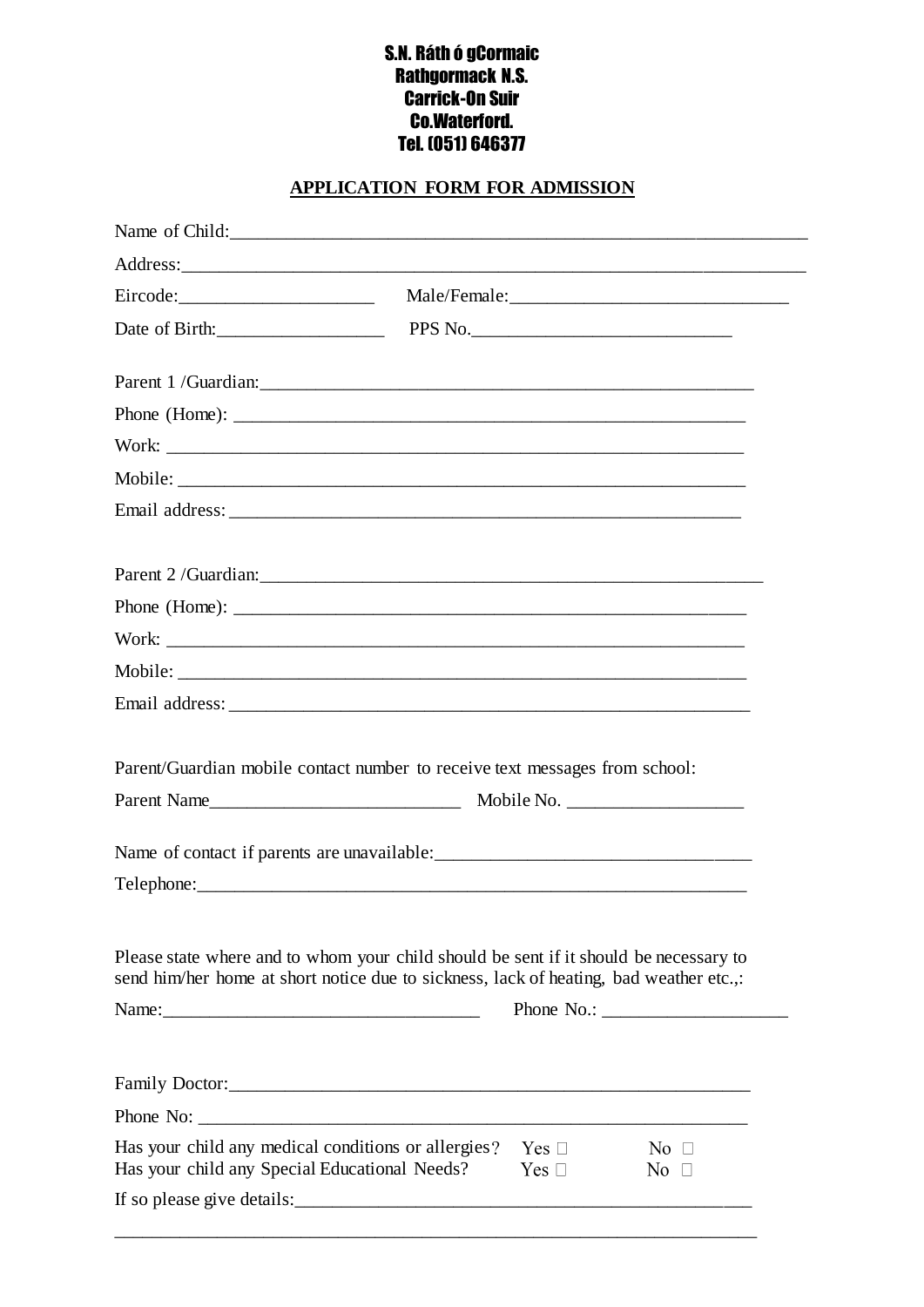State any previous schools/pre-schools attended with a contact name and number:\_\_\_\_\_\_\_\_\_\_\_\_\_\_\_\_\_\_\_\_\_\_\_\_\_\_\_\_\_\_\_\_\_\_\_\_\_\_\_\_\_\_\_\_\_\_\_\_\_\_\_\_\_\_\_\_\_\_\_\_\_\_

Please supply any available reports etc., from previous school.

The following is for planning purposes only and there is no commitment on the parents to enrol their child, or on the school to accept enrolment of the child.

| If $yes - Date of Birth:$                                                                                                                                              |                             |              |
|------------------------------------------------------------------------------------------------------------------------------------------------------------------------|-----------------------------|--------------|
|                                                                                                                                                                        |                             |              |
| 1. Do you give permission to have your child taken straight to hospital<br>in case of serious illness or accident, if parent cannot be contacted.                      | $(1)$ Yes $\Box$            | No $\square$ |
| 2. Do you give permission for your child's details to be given<br>to Health Authorities if requested?                                                                  | $(2)$ Yes $\Box$            | No $\square$ |
| 3. Do you consent to your child's photograph been taken and used<br>for school publicity and on school website?                                                        | $(3)$ Yes $\Box$            | No $\square$ |
| 4. Do you consent to your child taking part in any local walks with<br>their teacher?                                                                                  | $(4)$ Yes $\Box$            | No $\square$ |
| 5. Do you agree to comply with the school's Code of Behaviour?                                                                                                         | $(5)$ Yes $\Box$            | No $\square$ |
| 6. Do you consent for your child's uniform to be changed by teacher<br>in the presence of another adult in case of illness or toilet accident?                         | $(6)$ Yes $\Box$            | No $\Box$    |
| 7. Do you give consent for your child to use the internet, in<br>accordance with the school's "Acceptable Use Policy"?                                                 | $(7)$ Yes $\Box$ No $\Box$  |              |
| 8. Do you give consent to the school to pass on information regarding<br>your child's education to the secondary schools they will be<br>attending if the need arises? | $(8)$ Yes $\Box$ No $\Box$  |              |
| 9. Do you wish your child to take part in the Stay Safe Programme?                                                                                                     | (9) Yes $\Box$ No $\Box$    |              |
| 10. Do you give consent for your child to be taken by car to school<br>events, if necessary, e.g. school matches, quizzes, etc.                                        | $(10)$ Yes $\Box$ No $\Box$ |              |

The school should be made aware of any Court Order or any change in family circumstances which affects the child's welfare.

Under the National Education Welfare Board we have to report pupils who are absent 20 days or more from a school year.

Under the Children's First guidelines and procedures if we have reasonable cause for concern for a child's safety, or if a child makes a disclosure, we are bound to contact the HSE.

We agree to support the policies and practices of the school. Signed: \_\_\_\_\_\_\_\_\_\_\_\_\_\_\_\_\_\_\_\_\_\_\_\_\_\_\_\_\_\_\_\_\_\_  $\overline{\phantom{a}}$  ,  $\overline{\phantom{a}}$  ,  $\overline{\phantom{a}}$  ,  $\overline{\phantom{a}}$  ,  $\overline{\phantom{a}}$  ,  $\overline{\phantom{a}}$  ,  $\overline{\phantom{a}}$  ,  $\overline{\phantom{a}}$  ,  $\overline{\phantom{a}}$  ,  $\overline{\phantom{a}}$  ,  $\overline{\phantom{a}}$  ,  $\overline{\phantom{a}}$  ,  $\overline{\phantom{a}}$  ,  $\overline{\phantom{a}}$  ,  $\overline{\phantom{a}}$  ,  $\overline{\phantom{a}}$